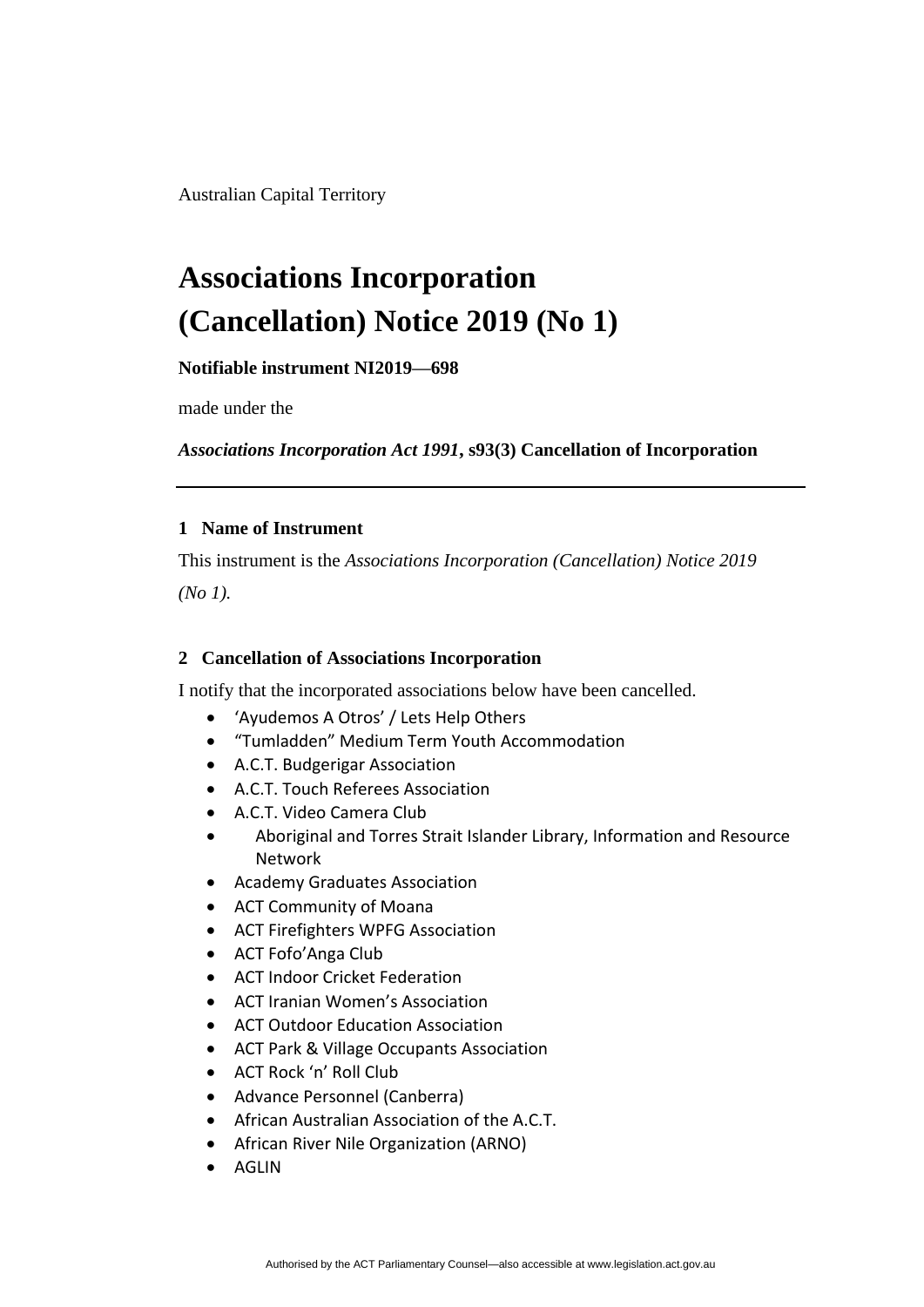- Air-Conditioning & Refrigeration Equipment Manufacturers Association
- Alfred Deakin High School Parents and Citizens
- Amateur Anglers Association Australian Capital Territory and Far South Coast
- Amputee Support Group
- AMUNC 2011
- Animal Justice Party
- Arawang Ladies Probus Club
- Association of Patriotic War Volunteers and Veterans, Republic of Croatia. (UDVDR – RH)
- Astros Gridiron Football Club
- Aussies United Association
- Australian Pakistan Forum
- Australasian Casino Association
- Australia Poland Business Council
- Australia's Helping Hand
- Australia-Bangladesh Dhakaiya Association
- Australian Alliance for Native Animal Survival (AAFNAS)
- Australian Army Training Team Vietnam Association-ACT Chapter
- Australian Association of Campus Activities
- Australian Capital Territory Gaelic Football & Hurling Association
- Australian Capital Territory Muscular Dystrophy Association ACTMDA
- Australian Capital Territory Safety House Association
- Australian Clay Minerals Association
- Australian College of Psychologists
- Australian Council of Agricultural Societies
- Australian Democrats Australian Capital Territory Division
- Australian Fut/sal Federation
- Australian Health Promoting Schools Association
- Australian Independent Music Association
- Australian Institute of Biology
- Australian Iraqi Friendship Society (AIFS)
- Australian Medieval Combat
- Australian National University Football Club
- Australian Pacific Islands Development Strategic Taskforce
- Australian Society for Vision Research
- Australian South Sudan Family Group
- Australian Student Welfare Association
- Australian Women's Coalition
- Australian Wound Management Association (Australian Capital Territory)
- Baba Moyo Charity
- Bakbakan Canberra
- Baptist Mid-Missions of Australia
- Belconnen Scottish Country Dancers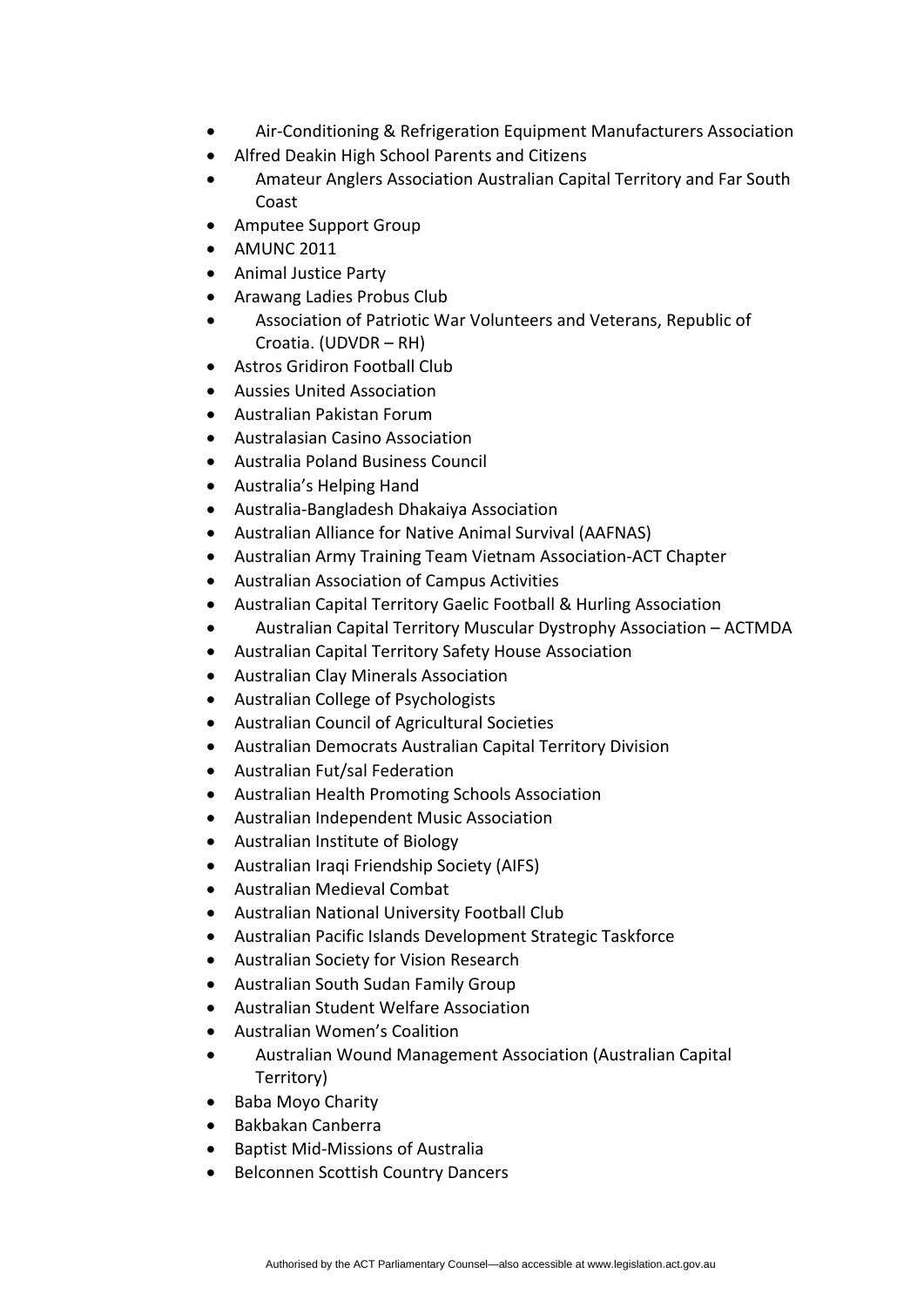- Bosnian United Society of ACT
- Boule Dogs
- British Commonwealth Occupation Force Executive Council of Australia **ACT**
- Bushfire Institute of Australia
- Calwell Softball Club
- Canberra & District Bocce Club
- Canberra & District Petanque Club
- Canberra Central Combined Probus Club
- Canberra Community Churches
- Canberra Dutch Club
- Canberra Happy Church
- Canberra International Electric Vehicle Festival
- Canberra Kings Car Club
- Canberra Korean Community Radio
- Canberra Modified Sprint Car Association
- Canberra Region Tourism Operators Association
- Canberra Salrim Church
- Canberra South Bowling & Recreation Club
- Canberra South Bowling Club
- Canberra Taxi Alliance
- Canthetram
- Capital Cycling
- Capital Region School to Industry Association
- Catamaran at the Southcoast Syndicate
- Central Canberra Softball Association
- Chev Bowtie Club of Canberra
- Civil Contractors Federation (ACT)
- CompCon
- Computer Education Group
- Concerned Citizens of Canberra
- Confederazione Calabrese Australia
- Connections ACT
- Cotter Road Landcare Group
- Dancing Goddesses
- Deakin Combined Probus Club
- Deakin Pre-School Parent Association
- Dice & Card Collective
- Disabled Photographers Association Australia
- Dobermann Club (ACT)
- Eagles Sports Association
- East African Community Association (EACA)
- Encouragement Enterprises
- English Speaking Union National Capital Region
- Environmental Management Systems Association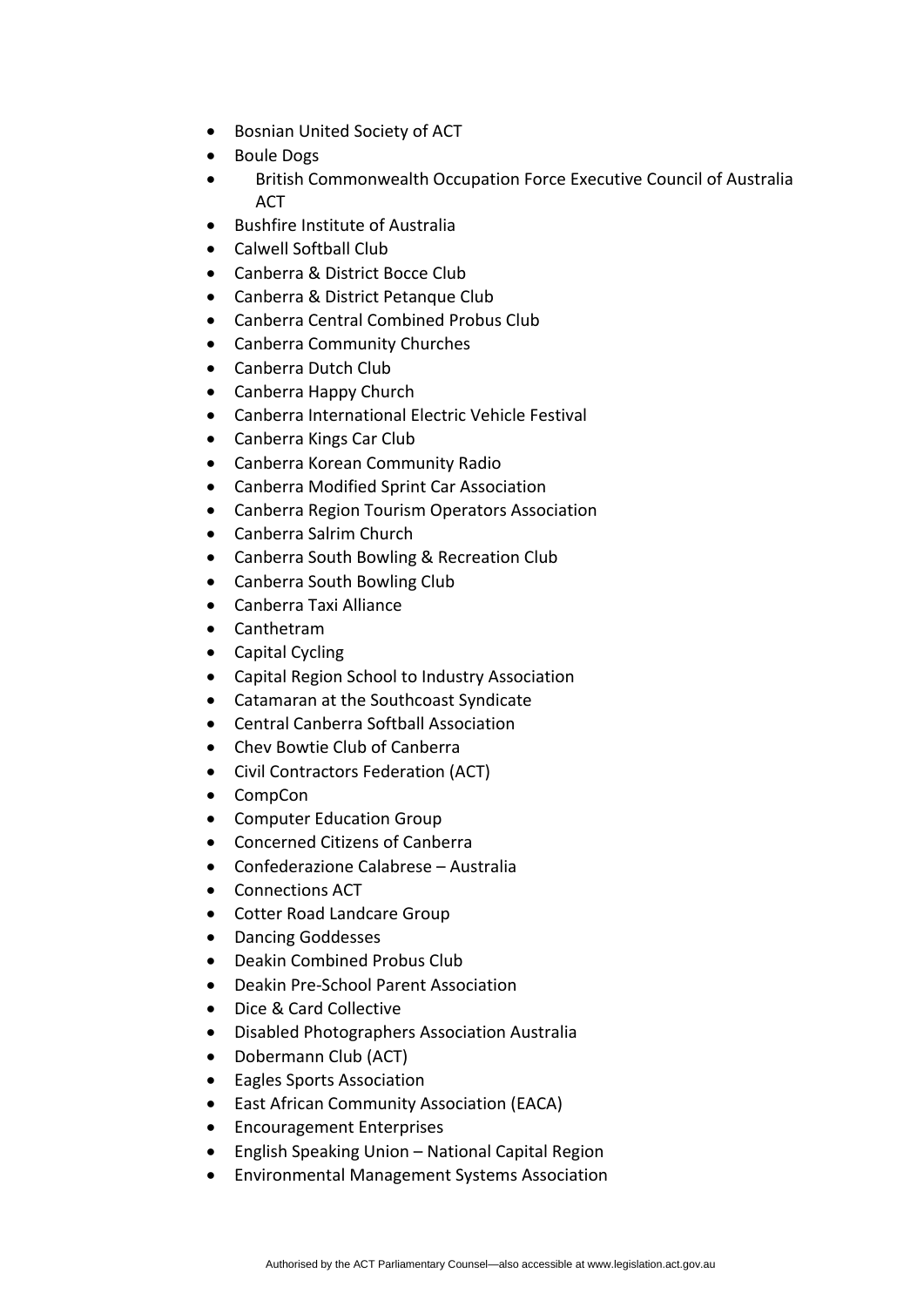- Family Inclusion Network ACT (FINACT)
- Filipino-Australian Society of Canberra (FASCan)
- Film Networking Industry (Australia)
- For You & Me
- Friends of Wildlife (ACT)
- Gaby's Dance Studio Club
- Giralang Community Centre Association
- Global Care Network
- Grandparent and Kinship Carers (ACT)
- Gungahlin Australian Football Club
- Gungahlin Softball Club
- Hall RLFC
- Hall Sports Association
- Harold 'Crow' Williams Memorial Rugby League Knockout Association (HCWMRLKA)
- Health Consumers of Rural and Remote Australia
- HL7 Australia
- Honest History
- Hospitality Association ACT & Region
- Imam Ali Association of Canberra
- Independent Disabled Tenpin Bowlers of the A.C.T.
- Indigenous Business Chamber of Australia
- ISMMN Australia
- Istra Bocce Association Canberra
- Journey of Healing (ACT)
- Kalamias Association of Australia
- Kitaid Australia
- Law Enforcement Against Prohibition Australia
- Learning Ways
- Legendary Science Communication
- Little Taks
- Loki Odins Rugby Club
- Los Urbanos
- Mafutaga Sataoa Canberra ACT
- MD Action
- Merkos L'inyonei Chinuch (ACT)
- Mikvah Chaya Moushka Canberra
- Multicultural Business Chamber of Australia
- Multicultural Women's Advocacy
- National Council of Agricultural Societies
- National Seafood Industry Alliance
- National Service and Combined Forces Association of Australia
- National TAFE Automotive Network (NTAN)
- National Youth Opera
- Noah's Ark Foundation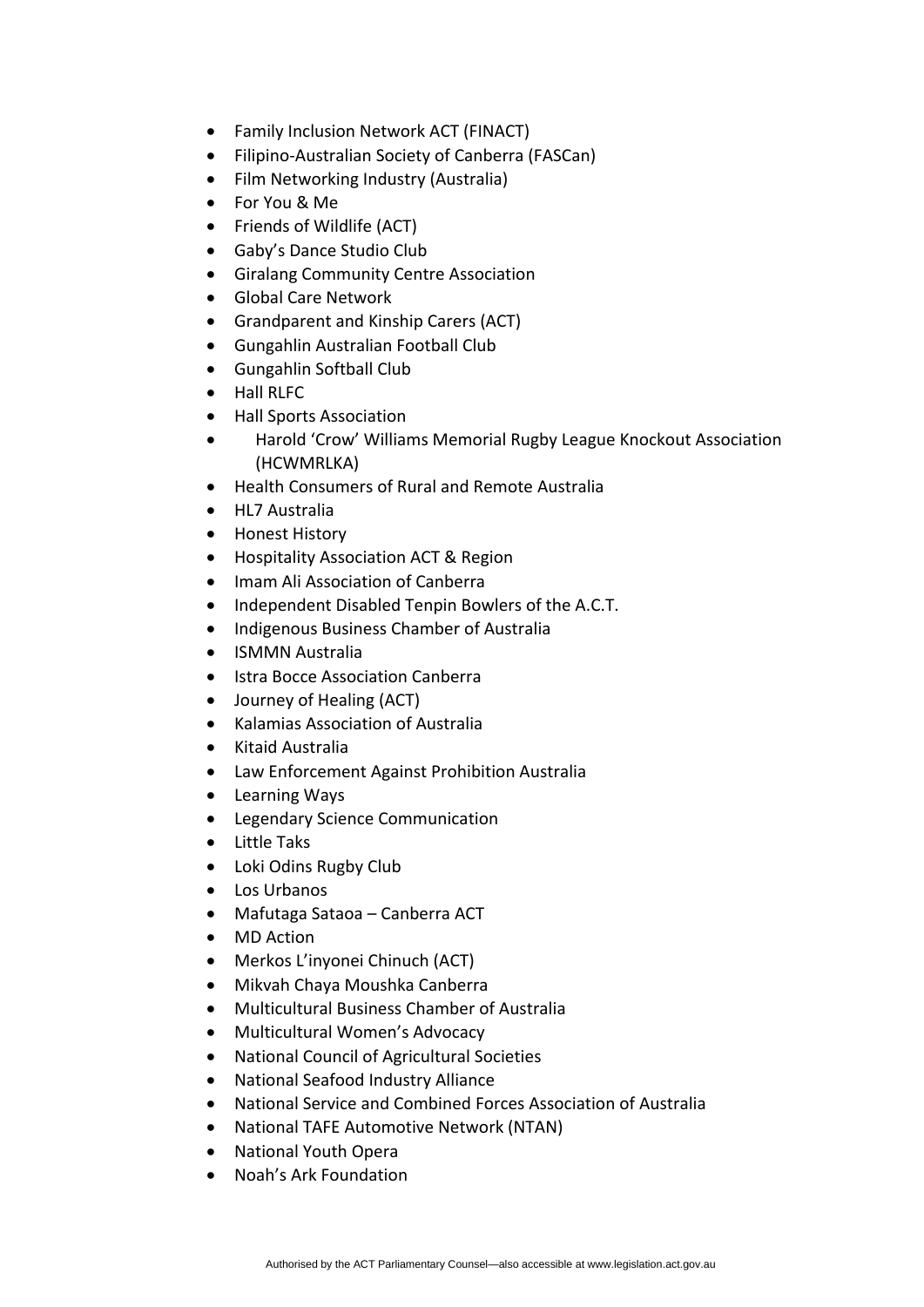- Northern Bridging Support Services
- Northern Phoenix Touch Football Club
- Northside Football Association
- Nucleus 92
- Old Calendar Orthodox Church of Greece Diocese for Australia
- Olive Branch Association for International Peace & Harmony
- Organisation Serbian Chetniks 'Ravna Gora' Australian Capital Territory
- OZPOS
- Pak Arab Australian Association
- Pass Sports Australia
- Pinoy Football Aid
- Pure Focus
- Renewable Fuels Australia (RFA)
- Replacing the ALP
- Retail Traders Association of the ACT & Region
- Returned and Services League of Australia, Australian Capital Territory Branch, Barton-Capital Sub-Branch
- Richmond Fellowship Australia
- Robert Falconer Ministry
- Sahaya Charity Foundation, Canberra
- Saltskip Canberra
- Samoa Ala Mai 91.1 Samoan Community Radio
- Sardinian Cultural & Social Association of Canberra 'Quattro Mori'
- Save Kosci
- Seongil Presbyterian Church
- Serbian Orthodox Church St. Knez Lazar
- Shining Love (Australia) Ministries
- Sistema Australia
- Skylark Theatre Company Association
- Solomon Waters Aquaponic Rehabilitation & Mentoring (S.W.A.R.M.)
- Somali Council of Australia
- South Tuggeranong Softball Association
- Southern-Sudanese Community Association-ACT (SSCA)
- Standardbreds Unharnessed
- Steel for Life
- Strike Zone Softball Club
- Superannuated Commonwealth Officers' Association (Federal Council)
- SWAREE
- Tasman Transparency Group
- The A.N.U. Club for Women
- The ACT Singers
- The Allan Key
- The Attorney-General's Social Club
- The Canberra Academy of Cantonese Opera
- The Friends of Oolong Association